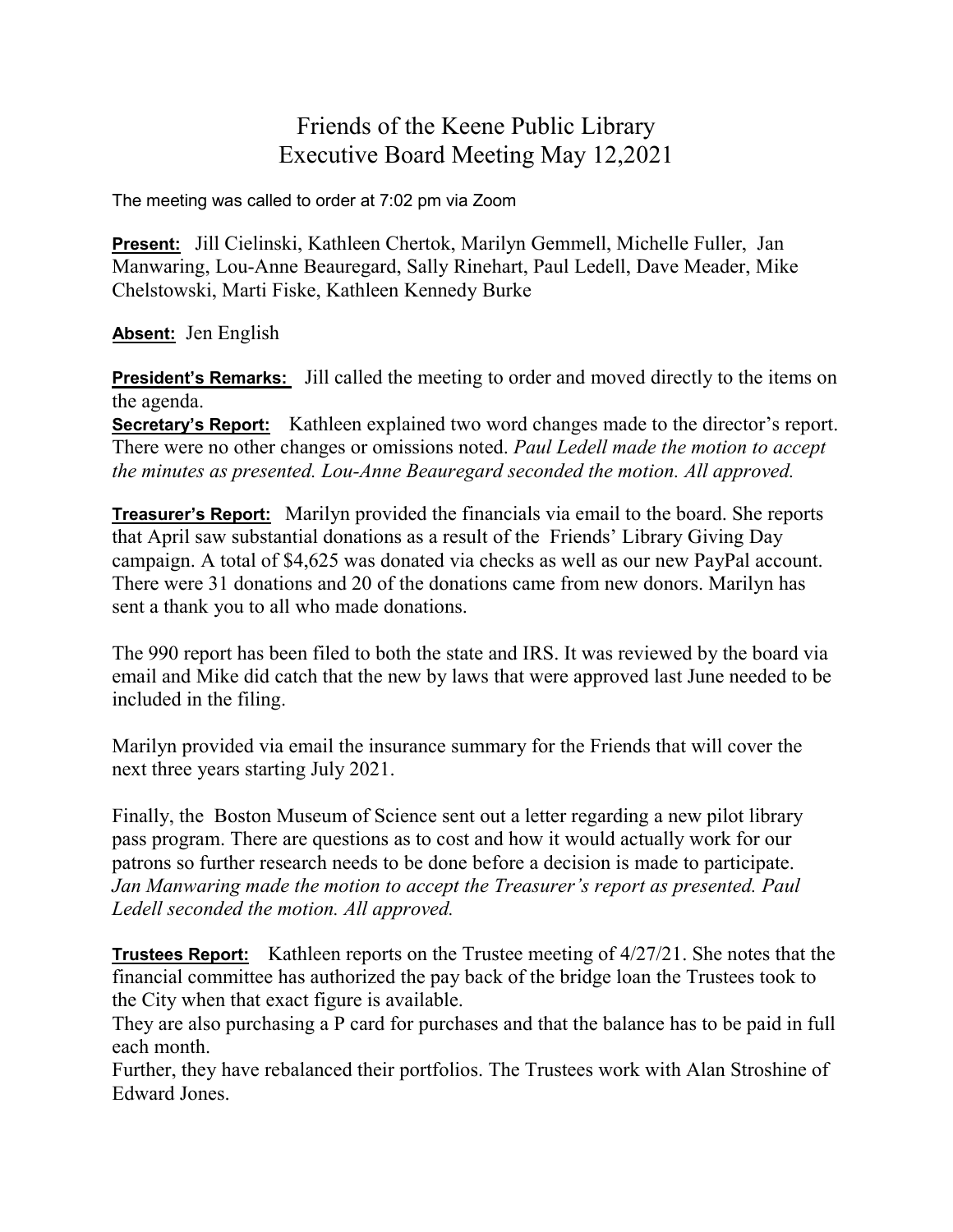They also continue to work on updating the financial policies.

The building and grounds committee has approved the purchase of a warming oven for the kitchen in Heberton Hall.

She reminds the Friends that there is the City budget meeting tomorrow night and the Library's budget will be presented and all are encouraged to attend via Zoom.

The Library plans to offer notary services in the future and some of the staff will be trained to provide that service.

The Trustees approved a contribution of \$1,000 towards the purchase of racial justice materials for the Library.

She notes a revised volunteer policy was presented to the Trustees.

Finally she reports that she attended the first day of the annual Library Association Conference via Zoom today and will attend day two of the conference via Zoom tomorrow.

**Gaming Update:** Paul reports that he plans to send out a reminder memo to those board members who agreed to sign in for the Friends at Wonder Casino during our allocated 10 nights starting 5/26-6/4. He reports that the average take for nonprofits is in the \$20,000 range. The monies should be received about 3 weeks after the last night.

**Finance Committee Report:** Paul reports that the committee met in April and reviewed our holdings with Alan Stroshine from Edward Jones. Alan is recommending some changes in our long term account. \$26,000 would be taken from the American Growth Fund and \$19,000 would go into the American Mutual Fund; \$4,000 into the American New World Fund and \$3,000 into the American Small Cap Fund. The finance committee concurs with these changes and recommends to the board that they be made. There was no disagreement by board members. Paul plans to call Alan tomorrow to make these changes.

## **Director's Report:**

Please join the F.O.P. budget hearing on May 13 at 5:30 p.m. To join the webinar, visit : <https://us02web.zoom.us/j/85143146851> to show your support of the Library. When you do, please sign into Zoom with "your name, Friend of the Library". This allows all of the Councilors (and staff running the meeting) see that you are there in support of the Library.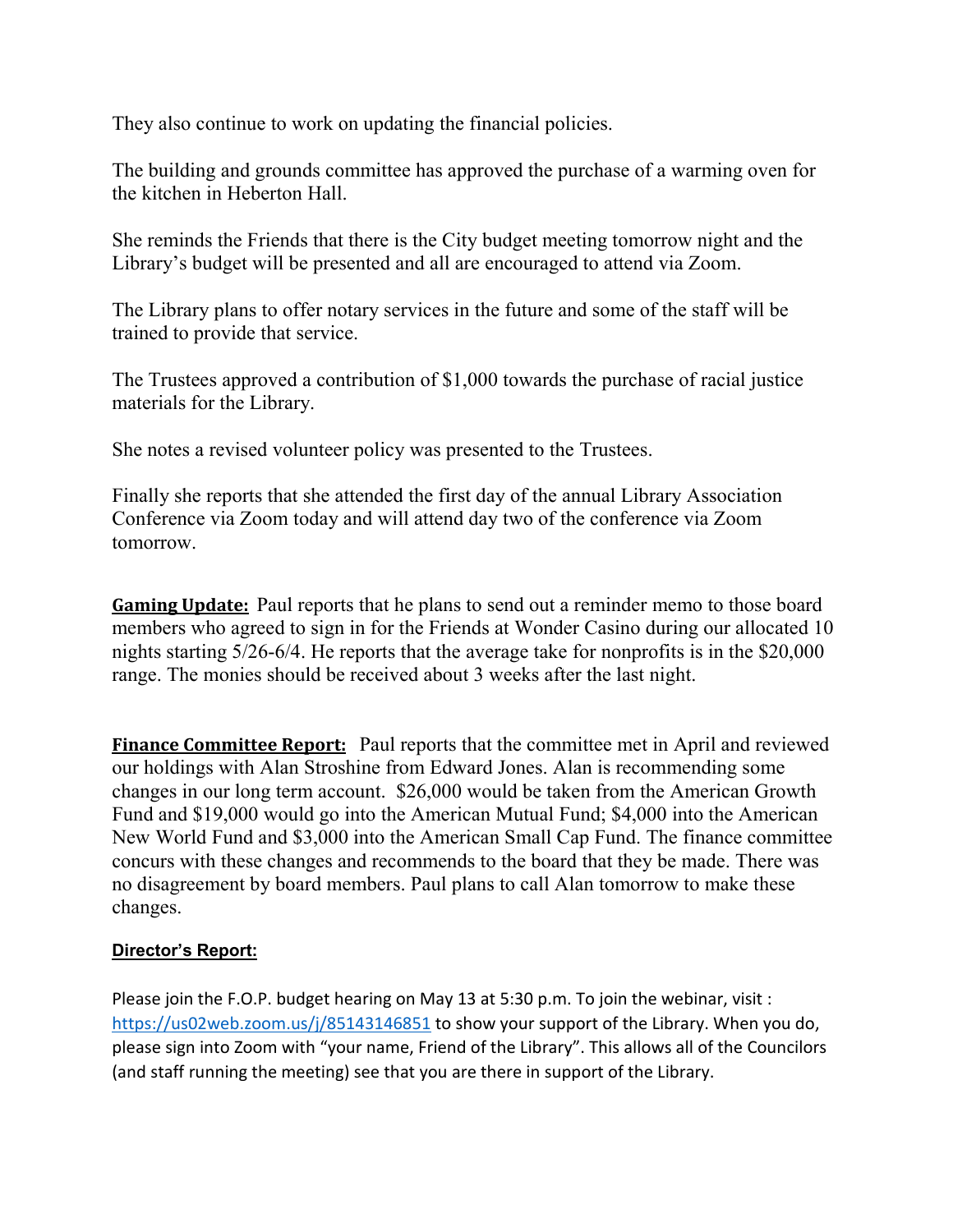Keene qualifies for a first round grant of \$5,260 from American Recovery Plan Act sub-grant through the IMLS and NH state library. Gail and I have decided to spend the money on an outdoor theater system, which includes portable projector, sound system, collapsible screen and some portable outdoor furniture to support the projector system.

Gail and I are working with Human Resources, the City Attorney and University of Denver to have a local MLIS student do an internship at the Library. The student will be working with Gail, primarily on the Summer Reading Program.

Eva Medvidofsky joined the Library staff on May 5. She will be working as an Aide-Programming and Meeting Room Supervisor. She grew up in Keene and previously worked with the KSC Redfern Arts Center.

Supervisors have been meeting to discuss the next level of return to services, likely in July. It involves checking in with former Atrium volunteers to see if they are willing to return and when they are available; what areas will reopened for patron seating; some in-person programs; and when we might be able to reopen meeting rooms.

Finally Marti reports that interviews have begun for the Assistant Director position.

**Book Sale Committee:** Kathleen C reports that the committee met 4/30 and has picked tentative dates for a fall book sale of October 15-17. Heberton Hall has been booked. Mike has contacted potential bin transporters and reports that he has received confirmations for this task.

Donations haven't resumed but probably will at the beginning of June after the committee has another meeting within the next couple of weeks to iron out policies and procedures due to the COVID issue. Kathleen C will send an email to committee members with possible dates and times.

**MOU Update:** Minutes from the first KPL MOU 5/4 Zoom meeting were shared with the FKPL board via email. MOU stands for Memorandum of Understanding. The committee that is working on this document consists of bothTrustees and FKPL board members that have been brought together to form a memorandum of understanding between the two boards.

Tonight the FKPL board had a lengthy discussion after reviewing the minutes provided. The result being that all FKPL board members were invited to attend the next MOU committee meeting on 5/19 at 4pm and that Marti would reach out to the City Attorney ,Tom Mullins ,to see if he is available to be at that meeting to answer questions that were raised during tonight's discussion.

**Board Slate and Committees:** The slate of officers to be voted on at the annual meeting for the calendar year 2021-2022 are: President- Janis Manwaring

Vice-President- Open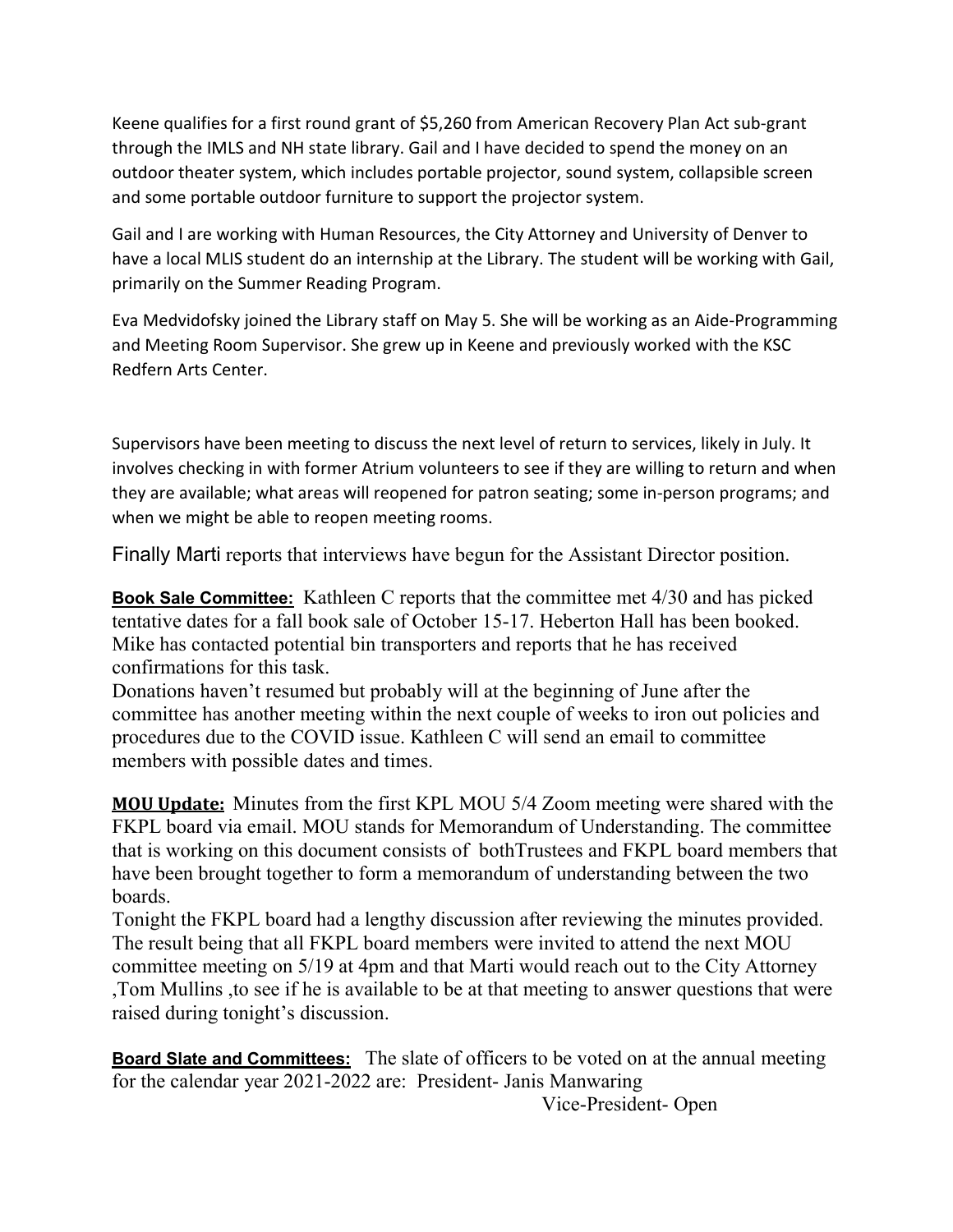Secretary- Open Treasurer-Marilyn Gemmell\*\*

Assistant Treasurer-Open

\*\* Marilyn is serving only until a replacement is found.

The board agreed to adopt the 5 committees that are outlined below. Jill asked the board members again to please consider on which committees they are interested in participating and to let her know via email before the next meeting.

**Finance:** financial oversight, budget, financial planning, investment review, ensuring appropriate controls are in place, etc.

**Membership and Development:** member recruitment and retention, fundraising other than book sale including the annual appeal, maintain member data base, hospitality

**Marketing:** newsletter, programs and events, publicity, promotion of FKPL, technology access, maintain social media presence, etc.

**Book Sale:** manage and run the sales, coordinate book collections and transport, etc.

**Executive or Governance Committee:** nomination of officers and Board members, ensure appropriate board representation, policy review, long range planning, etc.

Each would have a chair and an appropriate number of members. Committees, as per our bylaws, can also include non-Board members.

Clarifying the committee purpose and structure will improve our Board functioning by:

- 1. Defining the roles and responsibilities of the committees
- 2. Set clear expectations of Board/committee members
- 3. Relieve the burden on officers and one-member committees
- 4. Help with recruiting of new members and officers

**Other Business:** The annual meeting is 6/9/21 and the membership will be invited via email to attend the Zoom meeting. The officer slate, the donor list, and one by law change will be posted on the Friends' page of the Library website for members to review. These items will be voted on at the 6/9/21 Annual meeting.

To clarify in the by laws who the voting members of the FKPL board are (Article 6; Section1),a motion was made by Mike Chelstowski. The motion says that all board members are voting members with the exception of the executive director of the library and the Trustee representative. Jan Manwaring seconded the motion. All approved.